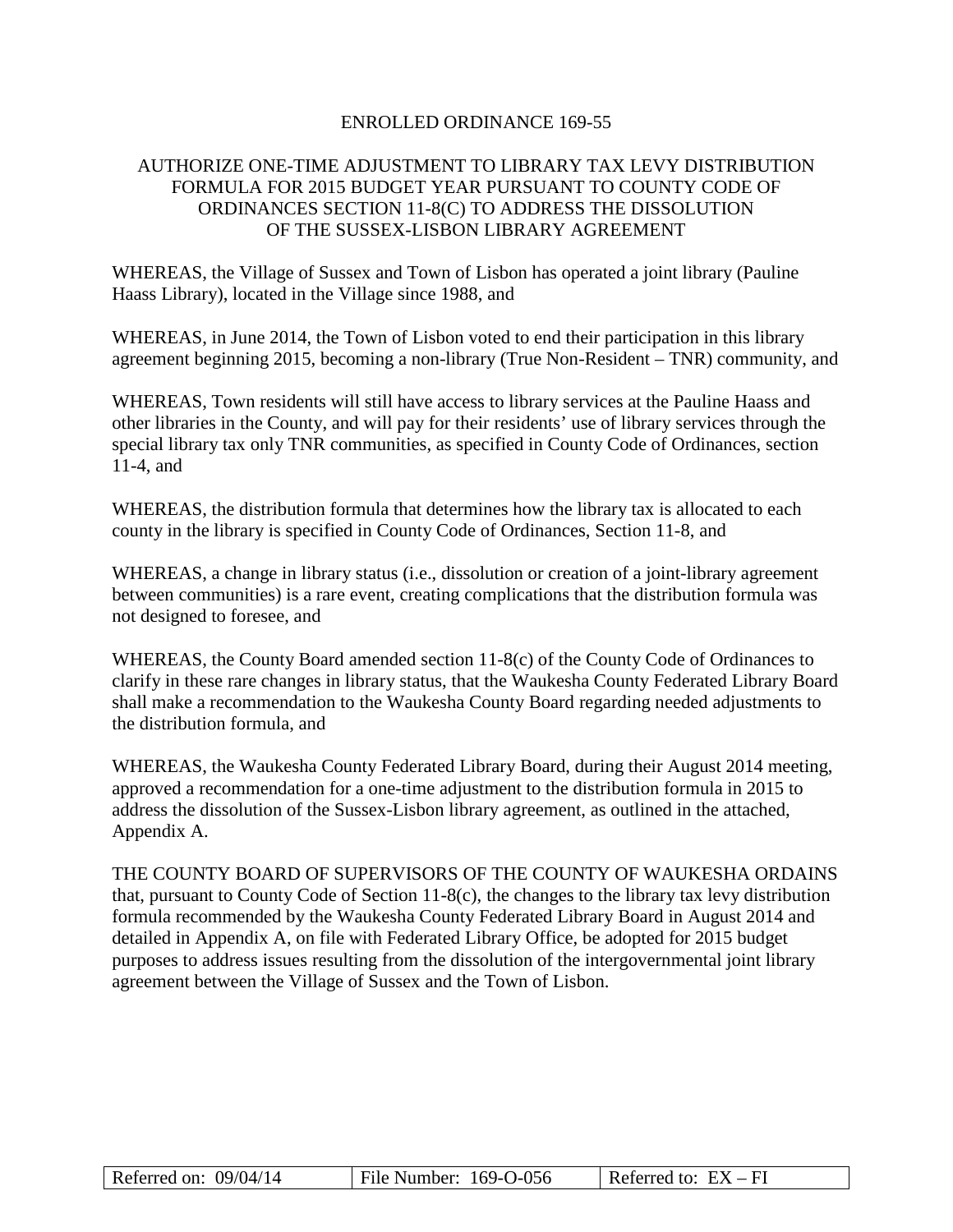#### FISCAL NOTE

# AUTHORIZE ONE-TIME ADJUSTMENT TO LIBRARY TAX LEVY DISTRIBUTION FORMULA FOR 2015 BUDGET YEAR PURSUANT TO COUNTY CODE OF ORDINANCES SECTION 11-8(C) TO ADDRESS THE DISSOLUTION OF THE SUSSEX-LISBON LIBRARY AGREEMENT

This ordinance requests approval from the County Board to make a one-time adjustment to the 2015 library tax levy distribution formula to address issues resulting from the dissolution of the joint library agreement between the Village of Sussex and Town of Lisbon. This dissolution will result in the Town of Lisbon transitioning from a library community to a non-library ("True Non-Resident" or TNR) community. Under the previous agreement, Lisbon paid for library services through a direct payment to the Pauline Haass Library in the Village of Sussex (\$420,000 in 2014). As a TNR community, Lisbon residents will be subject to a special library tax that all TNR communities pay for distribution to the communities with libraries based partially on the level of materials each library lends to residents of the TNR communities.

The current library distribution formula that allocates this tax levy to library communities was designed to maintain relatively stable and predictable funding allocations to libraries from year-to-year. The formula functions as intended in "normal" years, but requires a one-time adjustment to baseline allocations in the rare occasion when a community transitions from paying for library services directly to paying through the County library tax.

The Federated Library Board approved a recommendation for this one-time adjustment during their August 2014 meeting, as displayed in Appendix A and explained as follows:

- 1. The library tax that would have been levied without the Town of Lisbon becoming a TNR community is allocated through the normal, unadjusted formula. This is done to preserve base allocation levels that libraries already receive.
- 2. The additional library tax levied due to the Town of Lisbon becoming a TNR community is allocated without the stability features that the normal, unadjusted formula uses. Funding is first allocated to meet state-mandated minimum funding levels (Wisconsin Statutes 43.12), which is based on the amount of materials that libraries lend to TNR communities. Since Town of Lisbon residents borrow materials from nearly every library in the County, most libraries receive an additional allocation for this.

Funding is also allocated to compensate the public library in Sussex for the amount of materials that it lends to Lisbon residents (nearly 87,000 books and other items in 2013, by far the most of all county libraries). This is consistent with the current distribution formula that uses the level of lending to residents in other communities as a basis for allocation.

**It should be noted that under this proposal, the public library in Sussex will receive a net funding decrease of about \$58,000. The dissolution of the agreement with Lisbon results in a reduction in direct financial support from the Town of about \$420,000, which is significantly mitigated by this proposed adjustment.** 

The special library tax levy is distinct from, and has no impact on the County General Tax Levy.

Lamonce M. Doll \_\_\_\_\_\_\_\_\_\_\_\_\_\_\_\_\_\_\_\_\_

Lawrence M. Dahl Accounting Services Manager 9/3/14

| Referred on: $09/04/14$ | File Number: 169-O-056 | Referred to: $EX - FI$ |
|-------------------------|------------------------|------------------------|
|-------------------------|------------------------|------------------------|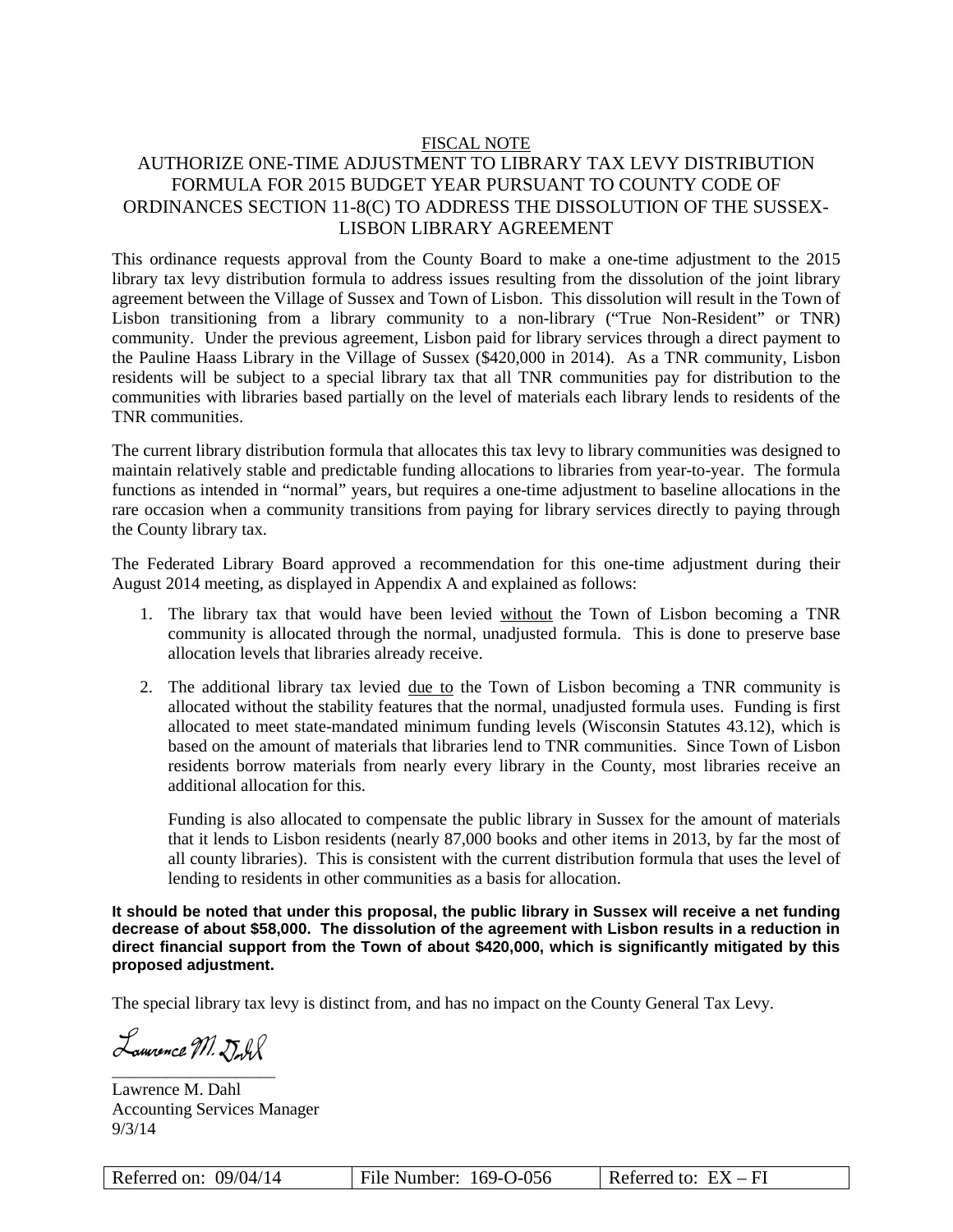AUTHORIZE ONE-TIME ADJUSTMENT TO LIBRARY TAX LEVY DISTRIBUTION FORMULA FOR 2015 BUDGET YEAR PURSUANT TO COUNTY CODE OF ORDINANCES SECTION 11-8(C) TO ADDRESS THE DISSOLUTION OF THE SUSSEX-LISBON LIBRARY AGREEMENT

Presented by: **Executive Committee** 

Paul L. Decker, Chair

James A. Heinrich

Walter L. Kolb

David<sup>\*</sup>

Peter M. Wolff

Gilbert W. Yerke

David D. Zimmermann

Approved by: **Finance Committee** 

James A. Heinrich, Chair

Eric Highum

Richard Morris

Larry Nelson

E. Paulson

**Steve Whittow** 

William Y. Zaborowski

The foregoing legislation adopted by the County Board of Supervisors of Waukesha County, Wisconsin, was presented to the County Executive on:

Ramac istues

Kathleen Novack, County Clerk

The foregoing legislation adopted by the County Board of Supervisors of Waukesha County, Wisconsin, is hereby:

| Approved: |  |
|-----------|--|
| Vetoed:   |  |

 $9 - 25 - 14$ 

Date:

Date:

Daniel P. Vrakas, County Executive

169-0-056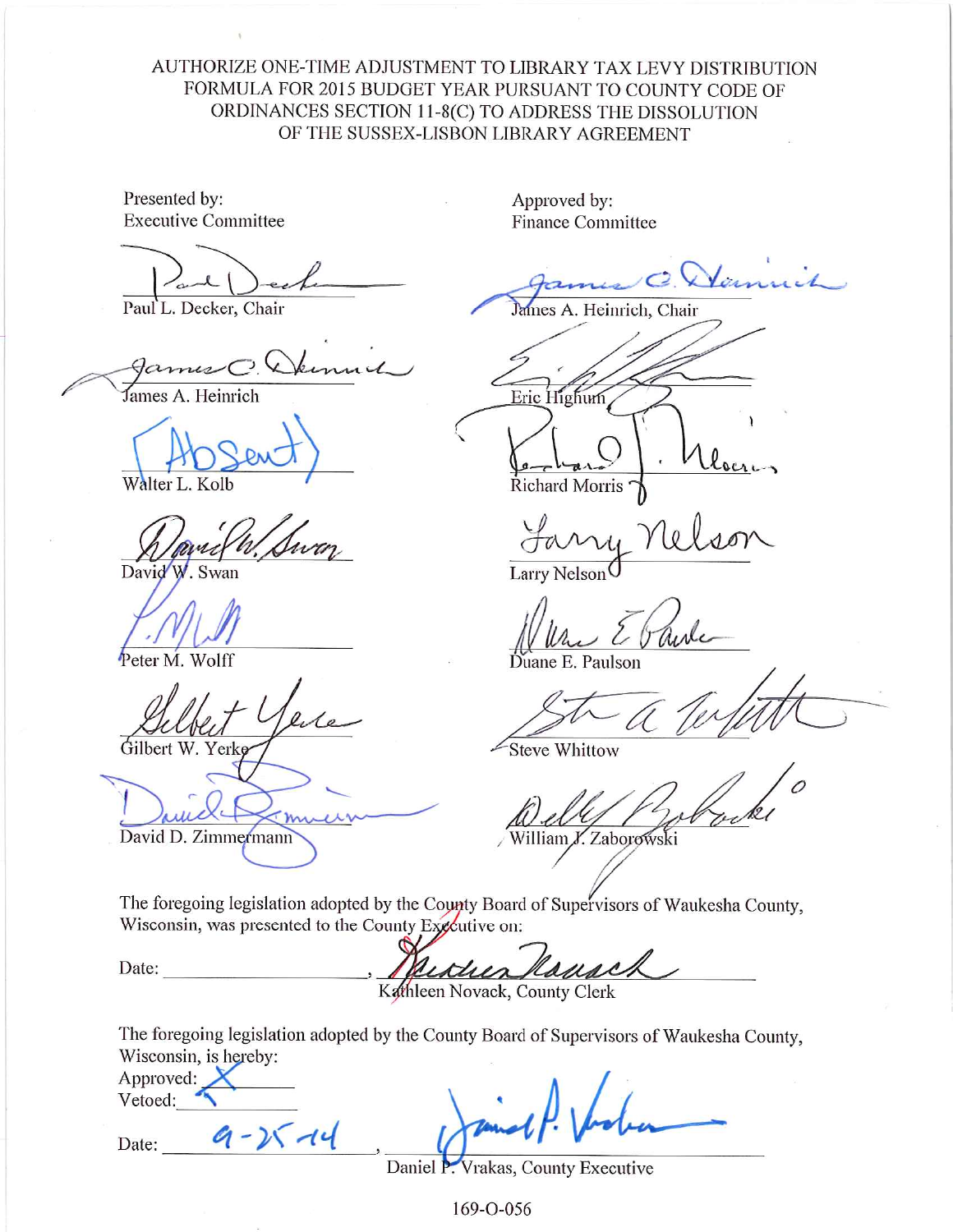|                 |                     | Change in Levy       | Distribution of Add'l |                      |                     |
|-----------------|---------------------|----------------------|-----------------------|----------------------|---------------------|
|                 | 2014                | Distribution Without | Levy Due to Lisbon    | <b>Proposed 2015</b> | Change from 2014    |
| Library         | <b>Distribution</b> | Lisbon is TNR.       | becoming TNR.         | <b>Distribution</b>  | <b>Distribution</b> |
| <b>Big Bend</b> | \$17,086            | (\$854)              | \$0                   | \$16,232             | (\$854)             |
| Brookfield      | \$285,577           | (\$3,337)            | \$11,508              | \$293,748            | \$8,171             |
| <b>Butler</b>   | \$3,633             | \$317                | \$231                 | \$4,181              | \$548               |
| Delafield       | \$286,473           | \$7,646              | \$1,966               | \$296,085            | \$9,612             |
| Eagle           | \$26,247            | (\$1,312)            | \$0                   | \$24,935             | (\$1,312)           |
| Elm Grove       | \$29,959            | (\$1,241)            | \$158                 | \$28,876             | (\$1,083)           |
| Hartland        | \$226,017           | (\$3,830)            | \$12,274              | \$234,461            | \$8,444             |
| Menomonee Falls | \$8,515             | (\$426)              | \$17,296              | \$25,385             | \$16,870            |
| Mukwonago       | \$364,756           | \$7,799              | \$363                 | \$372,918            | \$8,162             |
| Muskego         | \$50,452            | (\$2,387)            | \$31                  | \$48,096             | (\$2,356)           |
| New Berlin      | \$19,806            | \$862                | \$398                 | \$21,066             | \$1,260             |
| North Lake      | \$66,311            | (\$3,316)            | \$10,854              | \$73,849             | \$7,538             |
| Oconomowoc      | \$280,416           | \$1,753              | \$734                 | \$282,903            | \$2,487             |
| Pewaukee        | \$91,769            | \$5,135              | \$23,355              | \$120,259            | \$28,490            |
| Sussex          | \$66,675            | (\$3,166)            | \$364,968             | \$428,477            | \$361,802           |
| Waukesha        | \$1,137,199         | (S942)               | \$6,575               | \$1,142,832          | \$5,633             |
| TOTAL*          | \$2.960.891         | \$2.701              | \$450.711             | \$3,414,303          | \$453,412           |

### APPENDIX A: 2015 LIBRARY TAX LEVY DISTRIBUTION AS RECOMMENDED BY WAUKESHA COUNTY FEDERATED LIBRARY BOARD

\*Does not include small portion of special library tax (usually less than \$10,000) levied to compensate library communities in adjacent counties (excluding Milwaukee County) for use by Waukesha County TNR residents.

N:\PRCH-FIN\!Budget\!Budget Modification\2014\9 SEPTEMBER\_14\Library Formula Ordinance\Appendix A.doc 8/12/2014 10:18 AM

Referred on: 09/04/14

File Number: 169-O-056

Referred to: EX - LU

 $\overline{2}$